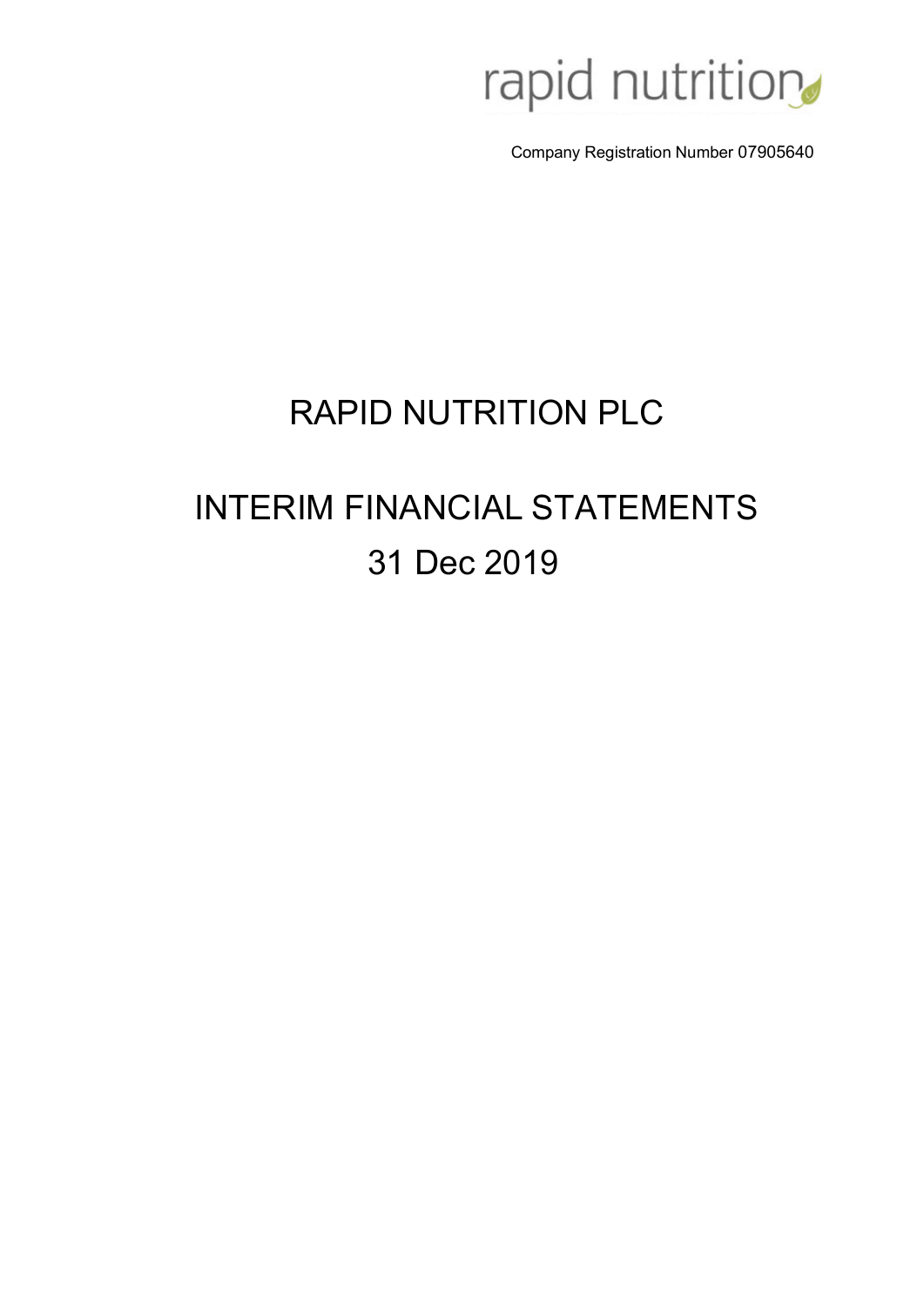#### **RESPONSIBILITY STATEMENT AS AT 31 DECEMBER 2019**

The Directors of Rapid Nutrition PLC and its controlled entity ("the Group") confirm that, to the best of our knowledge

- a. The condensed set of consolidated financial statements have been prepared in accordance with IAS 34 "Interim Financial Reporting" and all relevant pronouncements of *the companies ACT 2006*
- b. The condensed set of consolidated financial statements give a true and fair view of the Group's financial position as at 31 December 2019 and of its performance for the interim period ended on that date.
- c. There are reasonable grounds to believe that the Group will be able to pay its debts as and when they become due and payable.

By order of the Board

Simon St. Ledger Managing Director 29th March 2020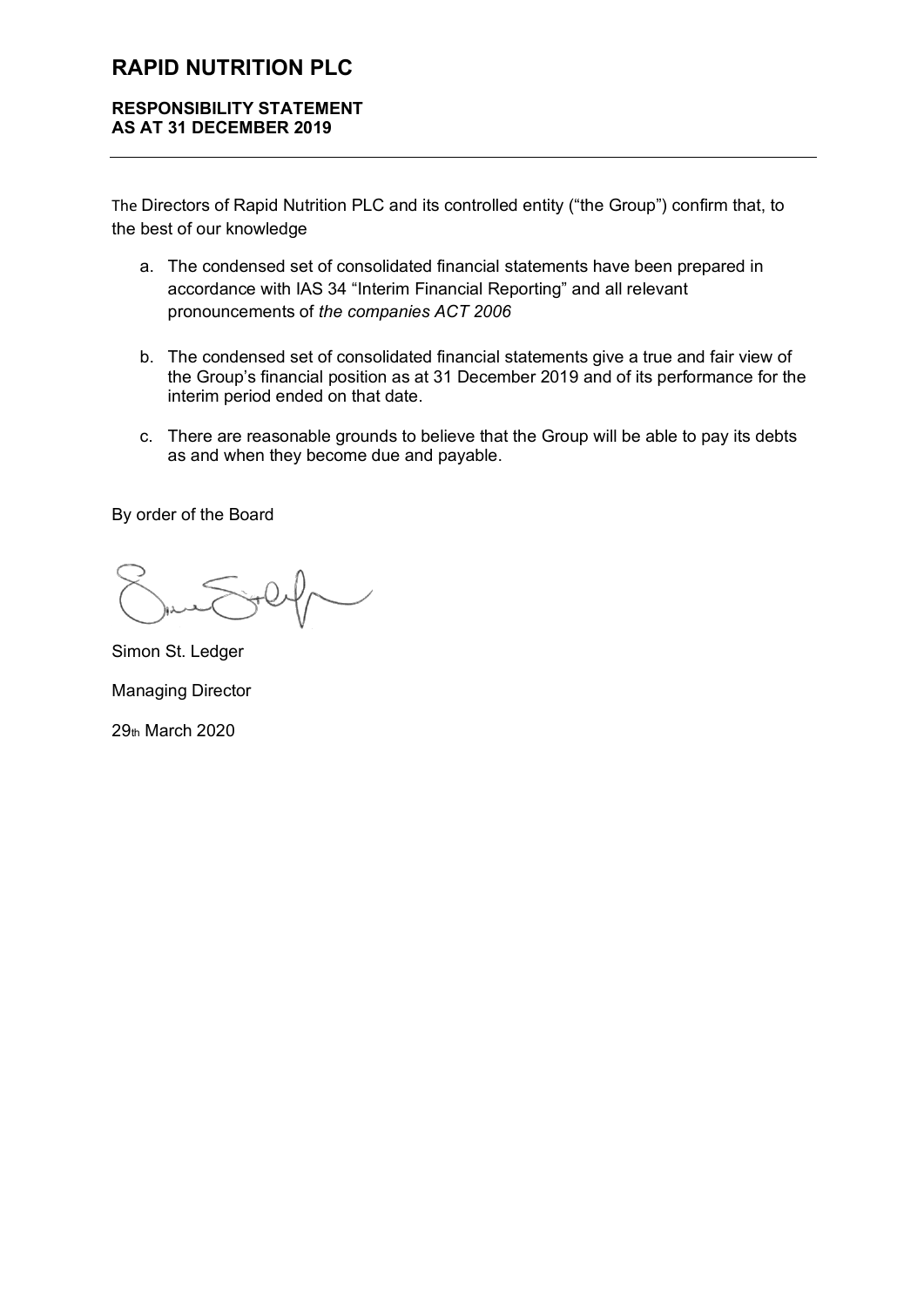#### **CONDENSED CONSOLIDATED STATEMENT OF PROFIT OR LOSS AND OTHER COMPREHENSIVE INCOME**

#### **FOR THE PERIOD END 31 DECEMBER 2019**

|                                                                                                 | <b>Note</b> | 31-Dec-19   | 31-Dec-18  |
|-------------------------------------------------------------------------------------------------|-------------|-------------|------------|
| Income                                                                                          |             |             |            |
| Revenue                                                                                         | 4           | 1,780,000   | 780,339    |
| <b>Total Income</b>                                                                             |             | 1,780,000   | 780,339    |
| <b>Less Cost of Sales</b>                                                                       |             |             |            |
| <b>Opening Stock</b>                                                                            |             |             | 0          |
| Direct costs                                                                                    |             | $-765,808$  | $-274,634$ |
| <b>Closing Stock</b>                                                                            |             |             |            |
| <b>Total Cost of Sales</b>                                                                      |             | $-765,808$  | $-274,634$ |
| Gross Profit / (Loss)                                                                           |             | 1,014,192   | 505,706    |
| <b>Less Operating Expenses</b>                                                                  |             |             |            |
| Administrative expenses                                                                         |             | 609,780     | 323,880    |
| <b>Total Operating Expenses</b>                                                                 |             | 609,780     | 323,880    |
| <b>Operating Profit / (Loss)</b>                                                                |             | 404,412     | 181,825    |
| Unrealised gain of financial<br>assets                                                          |             |             |            |
| Foreign Currency Gains /<br>(Losses)                                                            |             |             |            |
| Net Profit / (Loss) for the period                                                              |             | 404,412     | 181,825    |
| <b>Tax Expenses</b>                                                                             |             | $\mathbf 0$ | 0          |
| Net Profit/(loss) for the<br>period attributable to<br>member of the company                    |             | 404,412     | 181,825    |
| Other comprehensive income                                                                      |             | 0           | 0          |
| <b>Total comprehensive</b><br>income for the period<br>attributable to member of<br>the company |             | 404,412     | 181,825    |
| <b>Basic &amp; Diluted earnings</b><br>per share                                                | 5           | 0.01        | 0.01       |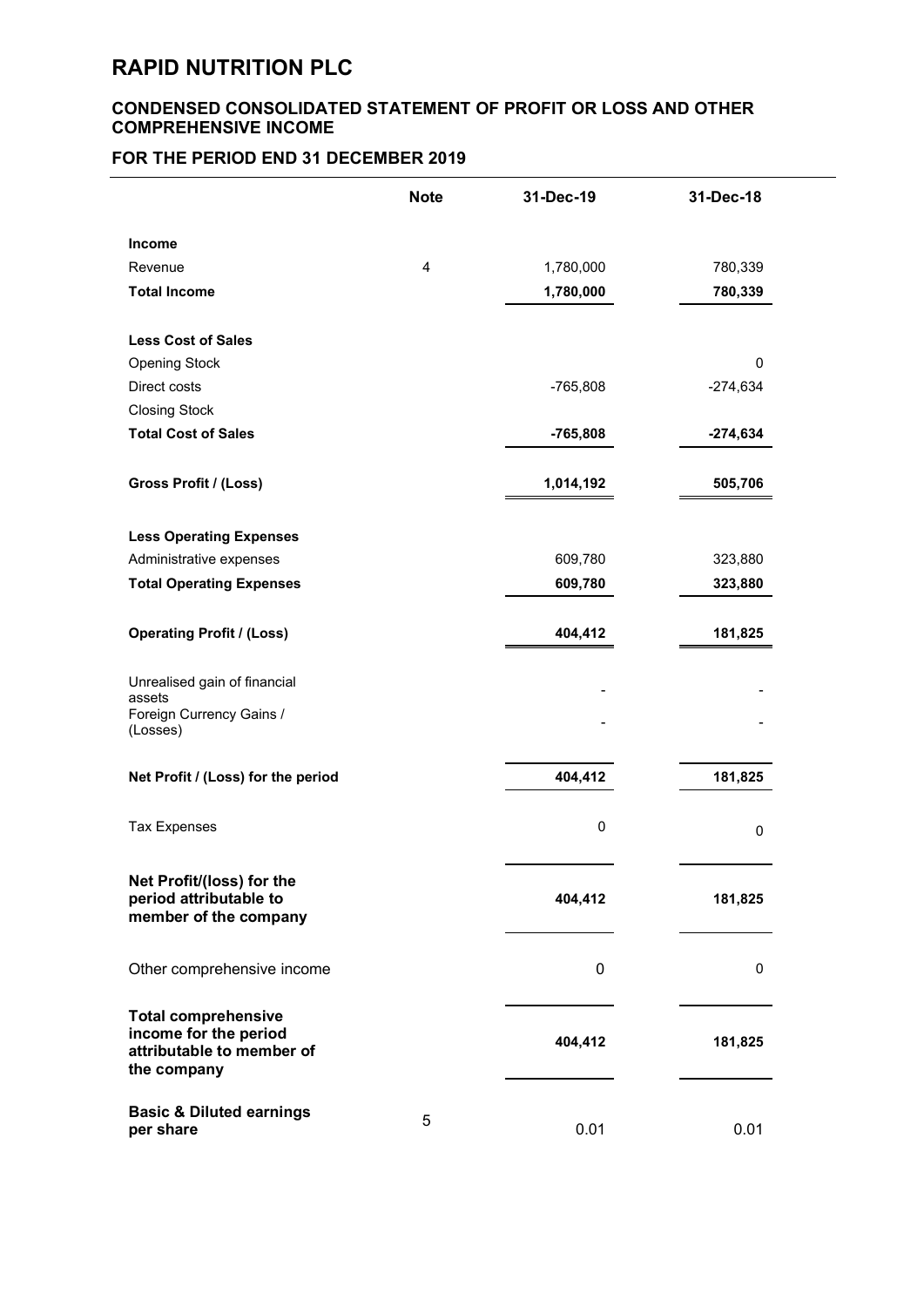#### **CONDENSED CONSOLIDATED STATEMENT OF PROFIT OR LOSS AND OTHER COMPREHENSIVE INCOME**

#### **FOR THE PERIOD END 31 DECEMBER 2019**

|                                                | <b>Note</b> | 31-Dec-19  | 30-Jun-19  |
|------------------------------------------------|-------------|------------|------------|
| <b>Assets</b>                                  |             |            |            |
| <b>Current Assets</b>                          |             |            |            |
| Cash and cash equivalents                      |             | 88,846     | 243,576    |
| Trade and other receivables                    |             | 3,570,184  | 2,789,950  |
| Prepayment                                     |             | 0          |            |
| Inventory                                      |             | 209,199    | 245,804    |
| <b>Financial Assets</b>                        | 6           | 5,951,435  | 5,951,435  |
| <b>Other Asset</b>                             |             | 51,056     |            |
| Loans                                          |             | 0          |            |
| <b>Total Current Assets</b>                    |             | 9,870,720  | 9,230,765  |
| <b>Non-current Assets</b>                      |             |            |            |
| Investments                                    | 7           | 6,336,643  | 6,329,347  |
| Property, plant and equipment                  |             | 2,890      | 1,800      |
| Intangible Assets                              |             | 2,105      | 2,105      |
| <b>Total Non-current Assets</b>                |             | 6,341,639  | 6,333,252  |
| <b>Total Assets</b>                            |             | 16,212,359 | 15,564,017 |
| <b>Liabilities</b>                             |             |            |            |
| <b>Current Liabilities</b>                     |             |            |            |
| Trade and other payables                       |             | 544,597    | 1,718,114  |
| Borrowings - C                                 |             | 1,216,015  | 1,172,346  |
| Other Payables                                 |             | 0          |            |
| <b>Total Current Liabilities</b>               |             | 1,760,612  | 2,890,460  |
| <b>Non-Current Liabilities</b>                 |             |            |            |
| Tax and other related                          |             | 995,407    | 296,014    |
| Borrowings - NC                                |             | 1,831,725  | 1,405,341  |
| Deposit                                        |             | 0          |            |
| <b>Total Non-Current</b><br><b>Liabilities</b> |             | 2,827,132  | 1,701,355  |
| <b>Total Liabilities</b>                       |             | 4,587,744  | 4,591,815  |
|                                                |             |            |            |
| <b>Net Assets</b>                              |             | 11,624,616 | 10,972,202 |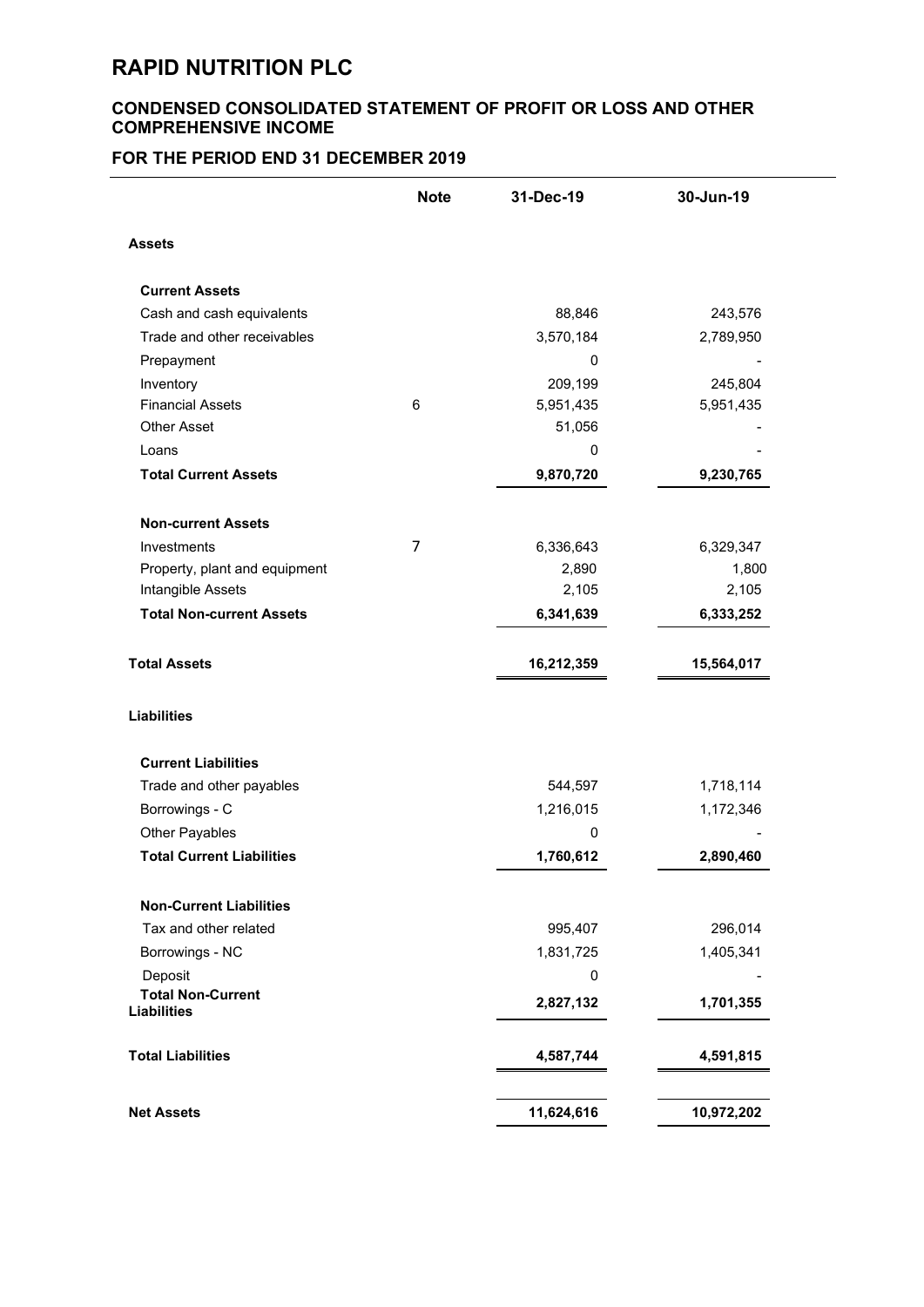#### **CONDENSED CONSOLIDATED STATEMENT OF PROFIT OR LOSS AND OTHER COMPREHENSIVE INCOME**

#### **FOR THE PERIOD END 31 DECEMBER 2019**

| <b>Equity</b>                    |             |               |
|----------------------------------|-------------|---------------|
| <b>Shares</b>                    | 29,503,700  | 29,503,701    |
| Share Premium                    | 193.022     | 193,022       |
| Merger Reserve                   | -26.061.040 | $-26,061,971$ |
| <b>Asset Revaluation Reserve</b> | -1.837.312  | $-2,085,316$  |
| Foreign Exchange Reserve         | $-80,855$   | $-80.855$     |
| <b>Retained Earnings</b>         | 9,908,032   | 8,962,496     |
| <b>Total Equity</b>              | 11,624,616  | 10,972,201    |

All of the activities of the Group are classed as continuing.

All of the total comprehensive income for the period is attributable to the owners of the Group.

All tax expenses are calculated on an annual basis in the full year audited report, no provision is accrued in this interim report.

All unrealised gains/losses in the Groups financial assets and foreign currency are calculated on an annual basis in the full year audited report.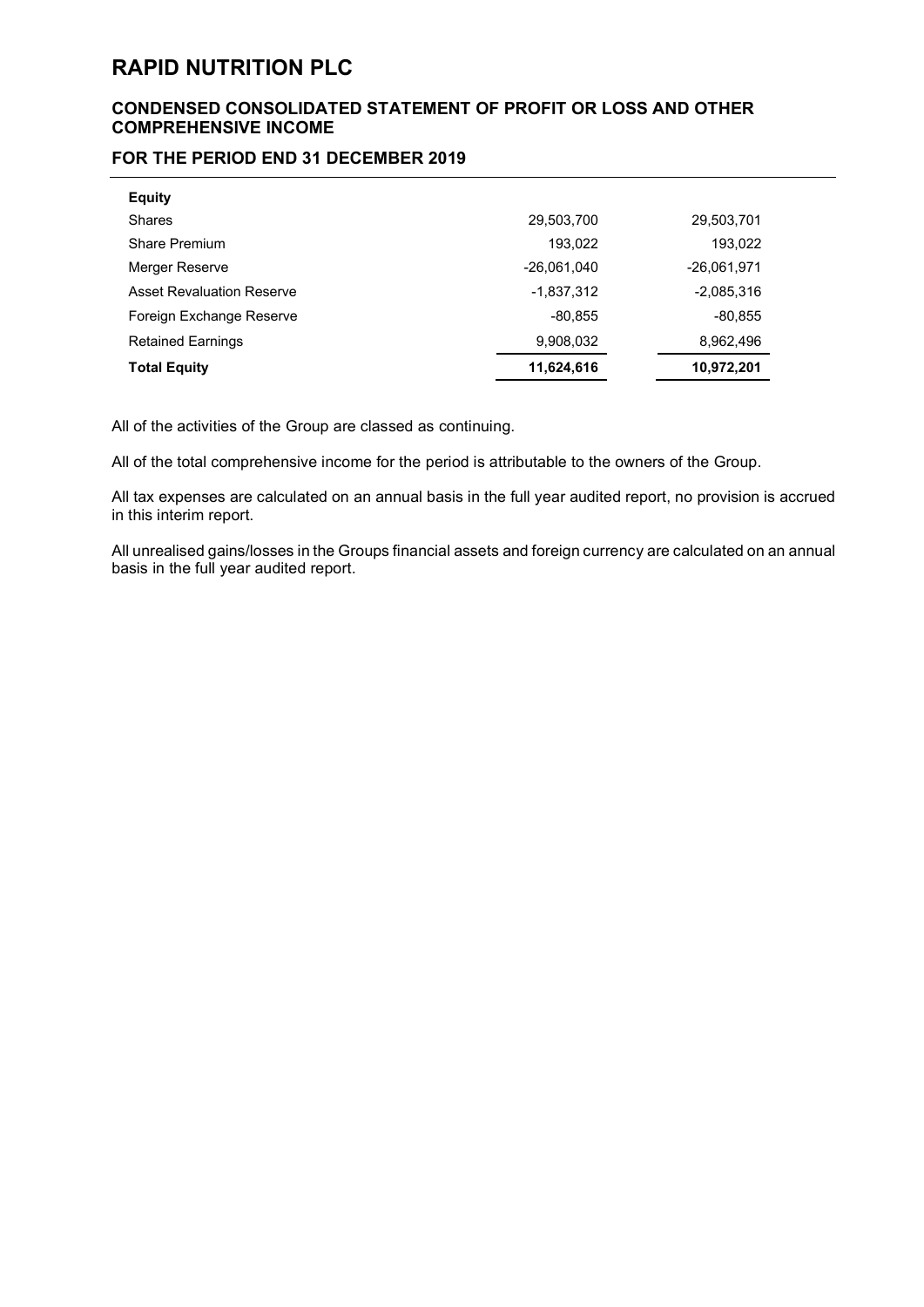#### **CONDENSED CONSOLIDATED STATEMENT OF FINANCIAL POSITION**

#### **AS AT 31 DECEMBER 2019**

These financial statements were approved and authorised for release by the Directors on the 29th March, 2020 and are signed on its behalf by:

**Simon St Ledger** Director

Company registration number: 07905640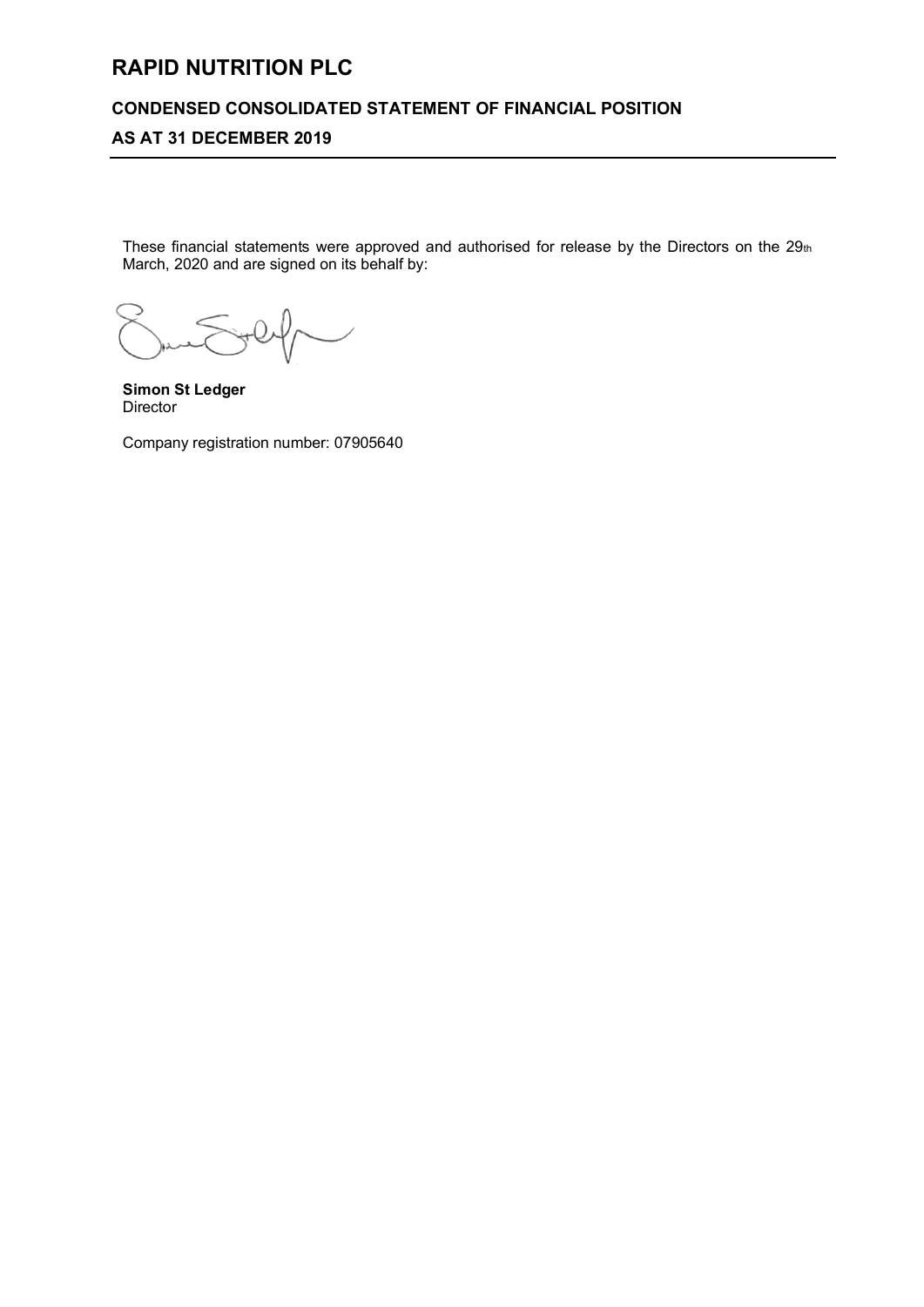#### **CONDENSED CONSOLIDATED STATEMENT OF CHANGES IN EQUITY FOR THE YEAR ENDED 31 DECEMBER 2019**

|                                         | <b>Note</b> | <b>Ordinary Share</b><br><b>Capital</b> | <b>Share Premium</b>     | <b>Merger Reserve</b>    | <b>Retained</b><br><b>Earnings</b> | <b>Total Equity</b> |
|-----------------------------------------|-------------|-----------------------------------------|--------------------------|--------------------------|------------------------------------|---------------------|
|                                         |             | \$                                      |                          | \$                       | \$                                 | \$                  |
|                                         |             |                                         |                          |                          |                                    |                     |
| <b>Opening balance</b>                  |             |                                         |                          |                          |                                    |                     |
| <b>Comprehensive Income</b>             |             |                                         |                          |                          |                                    |                     |
| <b>Ordinary Shares</b>                  |             | 2,007,233                               |                          |                          |                                    | 2,007,233           |
| Other Reserve                           |             |                                         |                          |                          | 6,609,196                          | 6,609,196           |
| Profit for the year                     |             |                                         | $\overline{\phantom{a}}$ |                          | 728,253                            | 728,253             |
| Total comprehensive income for the year |             | 2,007,233                               | ٠                        | $\overline{\phantom{0}}$ |                                    | 9,344,682           |
| Balance as at 30 June 2019              |             | 29,091,609                              | 193,023                  | (26,061,971)             | 7,337,449                          | 10,972,201          |
| <b>Comprehensive Income</b>             |             |                                         |                          |                          |                                    |                     |
| <b>Other Reserve</b>                    |             |                                         |                          |                          |                                    |                     |
| Profit for the year                     |             |                                         | $\overline{\phantom{a}}$ | $\overline{\phantom{0}}$ | 248,004                            | 248,004             |
| Total comprehensive income for the year |             |                                         | $\blacksquare$           | ٠                        | 404,412                            | 404,412             |
| Balance as at 31 December 2019          |             | 29,091,609                              | 193,023                  | (26,061,971)             | 7,989,865                          | 11,624,616          |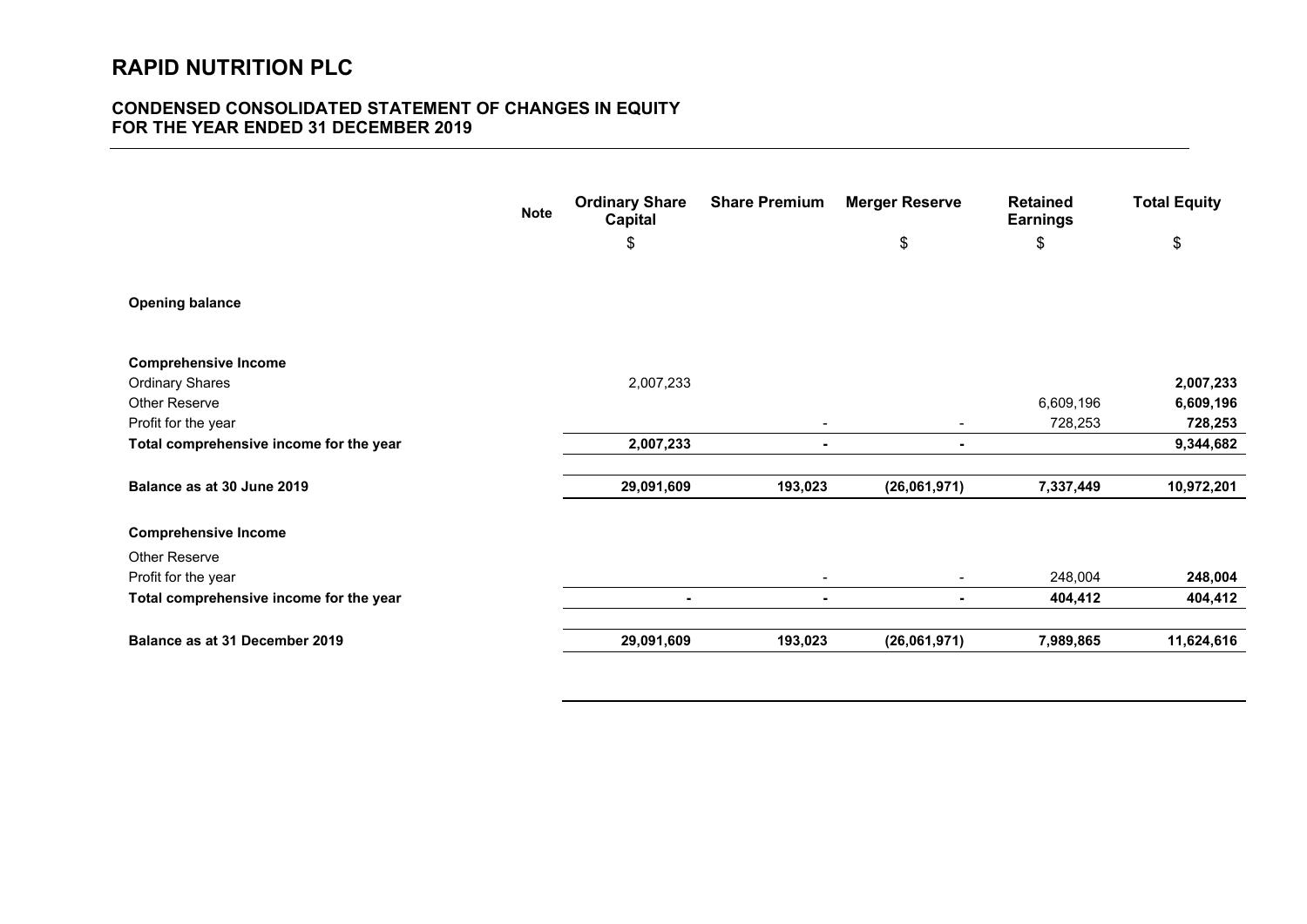## **CONDENSED CONSOLIDATED STATEMENT OF CASH FLOWS**

### **FOR THE YEAR ENDED 31 DECEMBER 2019**

| <b>Note</b>                                                 | 31-Dec-19    | 31-Dec-18   |
|-------------------------------------------------------------|--------------|-------------|
|                                                             | \$           | \$          |
| Cash flows from operating activities                        |              |             |
| Receipts from customers                                     | 999,765      | 700,640     |
| Payments to suppliers and employees                         | $-1,963,095$ | $-846,803$  |
| Cash receipts from other operating activities               | 0            | 0           |
| Cash payments from other operating activities               | 0            | 0           |
| Net cash used by operating activities                       | -963,330     | $-146, 163$ |
| Cash flows from investing activities                        |              |             |
| Purchase of plant and equipment                             | $-1,090$     | $-872$      |
| Payments for intangibles                                    | 0            | 0           |
| Other cash items from investing activities                  |              |             |
| Net cash used by investing activities                       | $-1,090$     | $-872$      |
| Cash flows from financing activities                        |              |             |
| Proceeds from issue of shares                               | 0            | 0           |
| Costs of issue of shares                                    | 0            | 0           |
| Proceeds from borrowings                                    | 0            | 0           |
| Proceeds from related party borrowings                      | 809,692      | 191,354     |
| Payment for Finance Lease                                   | 0            | 0           |
| Loans advanced                                              | 0            | 0           |
| Other cash items from financing activities                  | $\Omega$     | 0           |
| Net cash used by financing activities                       | 809,692      | 191,354     |
| Increase/(decrease)in cash and cash equivalents             | $-154,728$   | 44,318      |
|                                                             |              |             |
| Cash and cash equivalents at the beginning of the<br>period | 243,576      | 220,221     |
| Cash and cash equivalents at the end of the period          | 88,846       | 264,539     |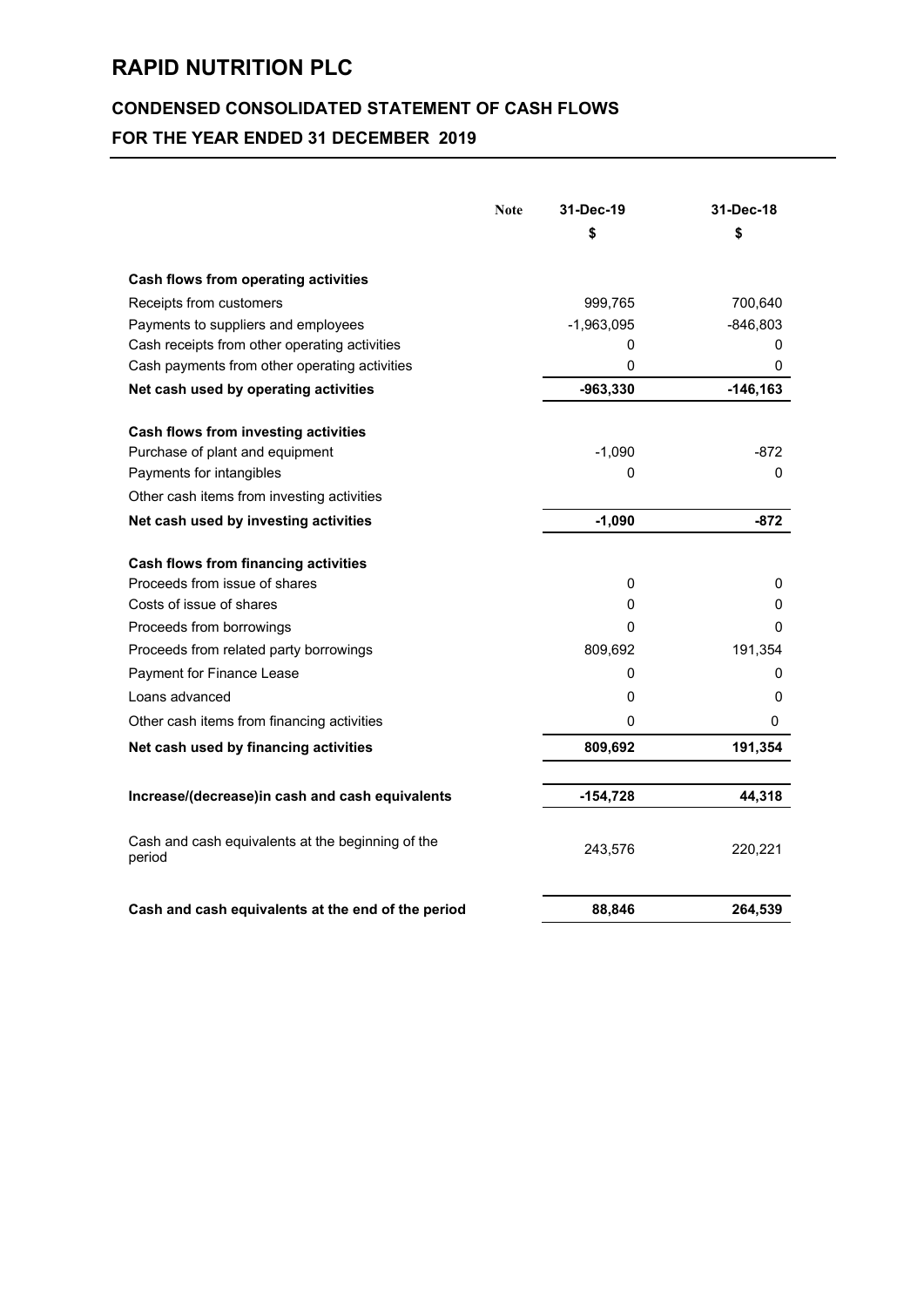The consolidated financial statements and notes represent those of Rapid Nutrition PLC and its subsidiary ("the consolidated group" or "group"), for the year to 31 December 2019.

#### **1. General Information**

The information for the period ended 31 December 2019 does not constitute statutory accounts as defined in section 434 of the Companies Act 2006. A copy of the statutory accounts for that period has been delivered to the Registrar of Companies. The auditors reported on those accounts: their report was unqualified, drew attention to the Group's going concern status by way of emphasis, and did not contain a statement under section 498(2) or (3) of the Companies Act 2006.

#### **2. Accounting Policy**

#### *Basis of preparation*

The statutory financial statements of Group plc are prepared in accordance with IFRSs as adopted by the European Union. The condensed set of consolidated financial statements included in this interim financial report has been prepared in accordance with International Accounting Standard 34 'Interim Financial Reporting', as adopted by the European Union.

#### *Going concern*

This report has been prepared on the going concern basis, which contemplates the continuation of normal business activity and the realisation of assets and the settlement of liabilities in the normal course of business.

The Directors recognise that the ability of the Group to continue as a going concern and to pay its debts as and when they fall due may be dependent on settlement of substantial receivable balances, funding via equity and debt, continued support of shareholders through short term loans, and successful realisation of revenue growth via the company's plans for successful launch of company's new product lines. On this basis, the Directors believe there are sufficient funds to meet the Group's working capital requirements going forward.

The company's cash position has strengthened post 31 December 2019 due to trade receivables being received.

The financial report does not include any adjustments relating to the recoverability and classification of recorded asset amounts nor to the amounts and classification of liabilities that may be necessary should the Group be unable to continue as a going concern.

#### *Changes in accounting policy*

For the current, interim financial period, the Group has noted no amendments to International Accounting Standards that will be effective for the first time. As such, the same accounting policies, presentation and methods of computation are followed in the condensed set of financial statements as applied in the Group's latest statutory audited financial statements. Except below policy update on presentation of currency:

#### *Functional and presentation currency*

An entity's functional currency is the currency of the primary economic environment in which it operates. Due to the importance of Australia as the group's base of operations, which includes but not limited to payroll, insurance, funding raised, majority of cost of sale are incurred and where the board and senior management are based, the directors of the group view Australian Dollars as the group's functional currency. The Group uses Australian bank accounts and all dealings and commercial contracts are through the Australian company.

The financial information in this consolidated interim financial statements are in Australian dollars.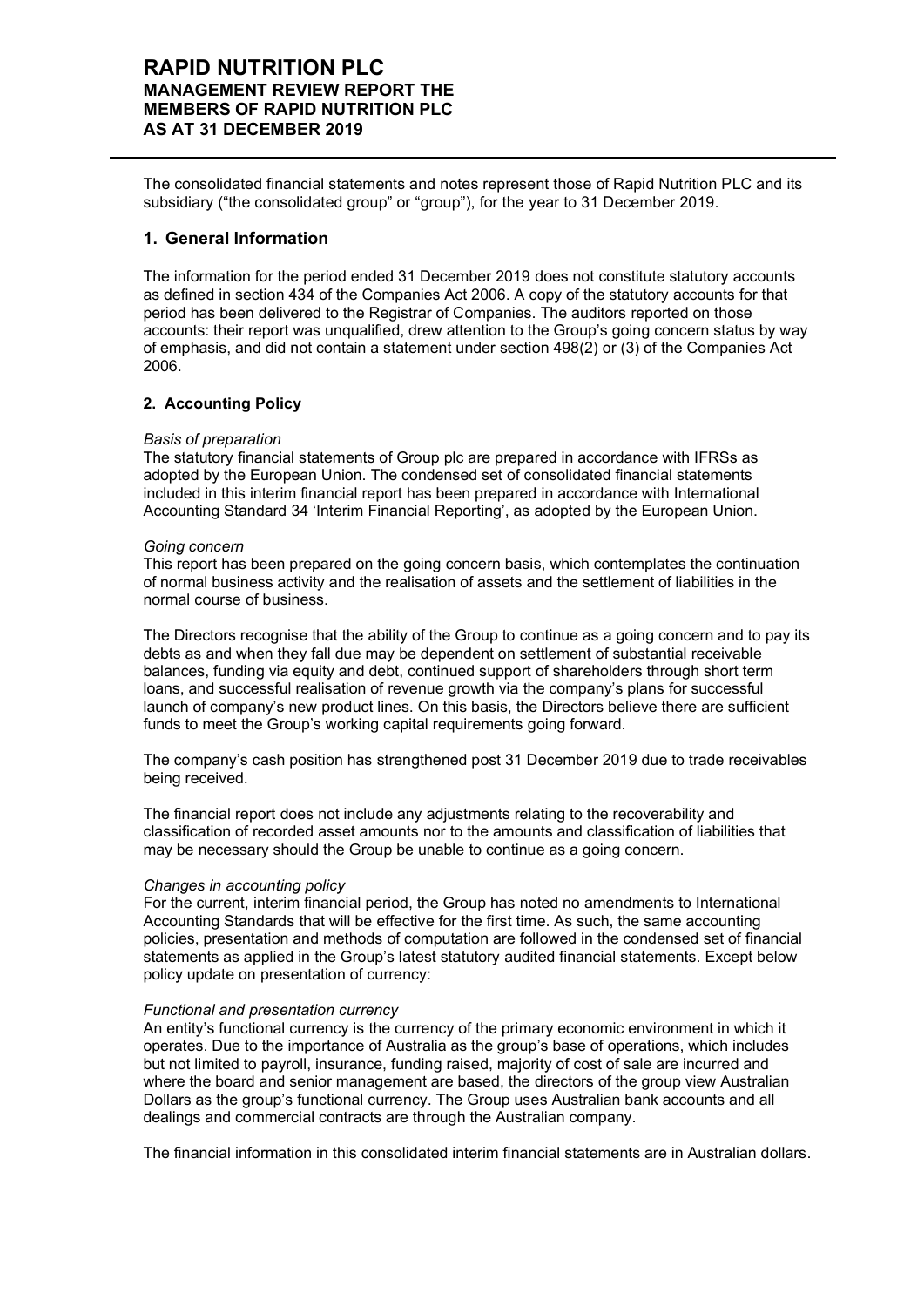#### **4. Revenue**

|                            | <b>Period from 1 July</b><br>2019 to 31<br>December 2019 | <b>Period from 1 July</b><br>2018 to 30 June<br>2019 |
|----------------------------|----------------------------------------------------------|------------------------------------------------------|
| Distributor/Direct Sales   | 1,780,000                                                | 780,339                                              |
| <b>Licensing Fee/Other</b> |                                                          |                                                      |
| <b>Total Revenue</b>       | 1,780,000                                                | 780,339                                              |

#### **5. Earnings per share**

The following reflects earning and share data used in thee earnings per share calculation

|                                   | <b>Period from 1</b><br>July 2019 to 31<br>December 2019 | <b>Period from 1</b><br><b>July 2018 to 30</b><br><b>June 2019</b> |
|-----------------------------------|----------------------------------------------------------|--------------------------------------------------------------------|
| Profit for the year               | 404.412                                                  | 181.825                                                            |
| Weighted average number of shares | 34,374,674                                               | 32,459,824                                                         |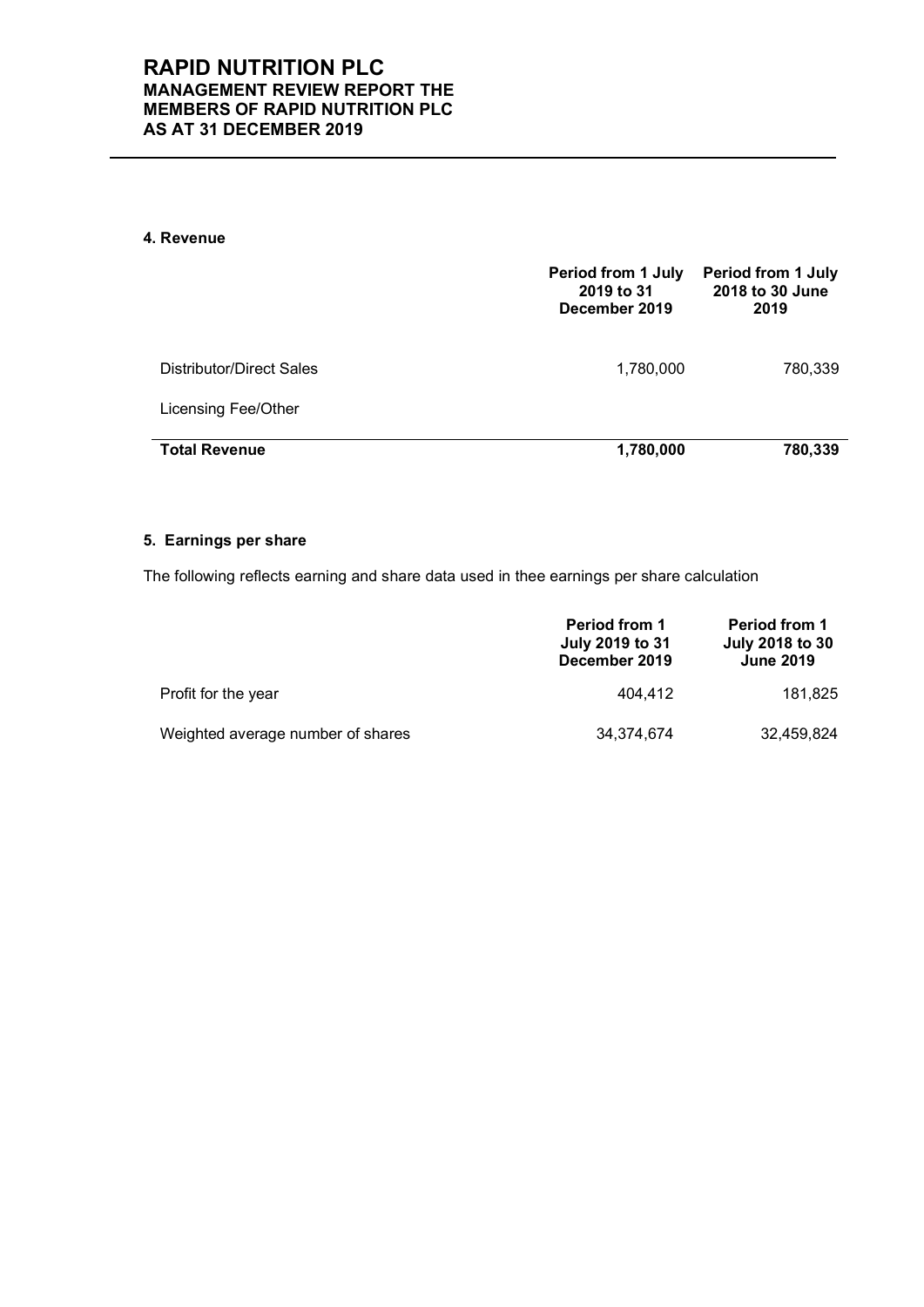#### **6. Financial Asset**

Financial assets measured at fair value through profit or loss

Financial assets held for trading:

Investments in equity instruments held for trading

|                                                                         | <b>Period from 1 July</b><br>2018 to 31<br>December 2019 | <b>Period from 1</b><br><b>July 2018 to 30</b><br><b>June 2019</b> |
|-------------------------------------------------------------------------|----------------------------------------------------------|--------------------------------------------------------------------|
| Held for Trading Motivate Health Technologies Inc<br>(Motivideo) Shares | 5.951.435                                                | 6.123.659                                                          |

Shares held for trading are traded for the purpose of profit taking. Changes in fair value are included in the statement of profit or loss and other comprehensive income. The Company received an independent assessment of fair value of its minority investment in Motivate Health Technologies Inc as at 30th June 2019. The valuation was undertaken on a going concern basis. Calculation of the value for the business and equity were prepared on a Discounted Cash Flows basis. The Company holds a 13.9% minority shareholding in Motivate Health Technologies, Inc. (4,450,000 out of 32,035,742 shares). Foreign currency monetary assets at the reporting date are translated at the exchange rate existing at the reporting date. Exchange differences are recognised in the statement of comprehensive income in the period in which they arise.

| Value at Period end                          | 5,951,435 |
|----------------------------------------------|-----------|
| Value to 31 December 2019                    | 5,951,435 |
| Unrealized gains<br>$\overline{\phantom{0}}$ |           |

**7. Investment**

|                                        | <b>Period from 1 July</b><br>2019 to 31 December<br>2019 | <b>Period from 1 July</b><br>2018 to 30 June 2019 |
|----------------------------------------|----------------------------------------------------------|---------------------------------------------------|
| Investment in Streamcast Marketing LLC | 6,336,542                                                | 8,289,562                                         |
| Investment in Vibe Life Pty Ltd        | 100                                                      | 100                                               |
| <b>Total</b>                           | 6,336,642                                                | 8,289,662                                         |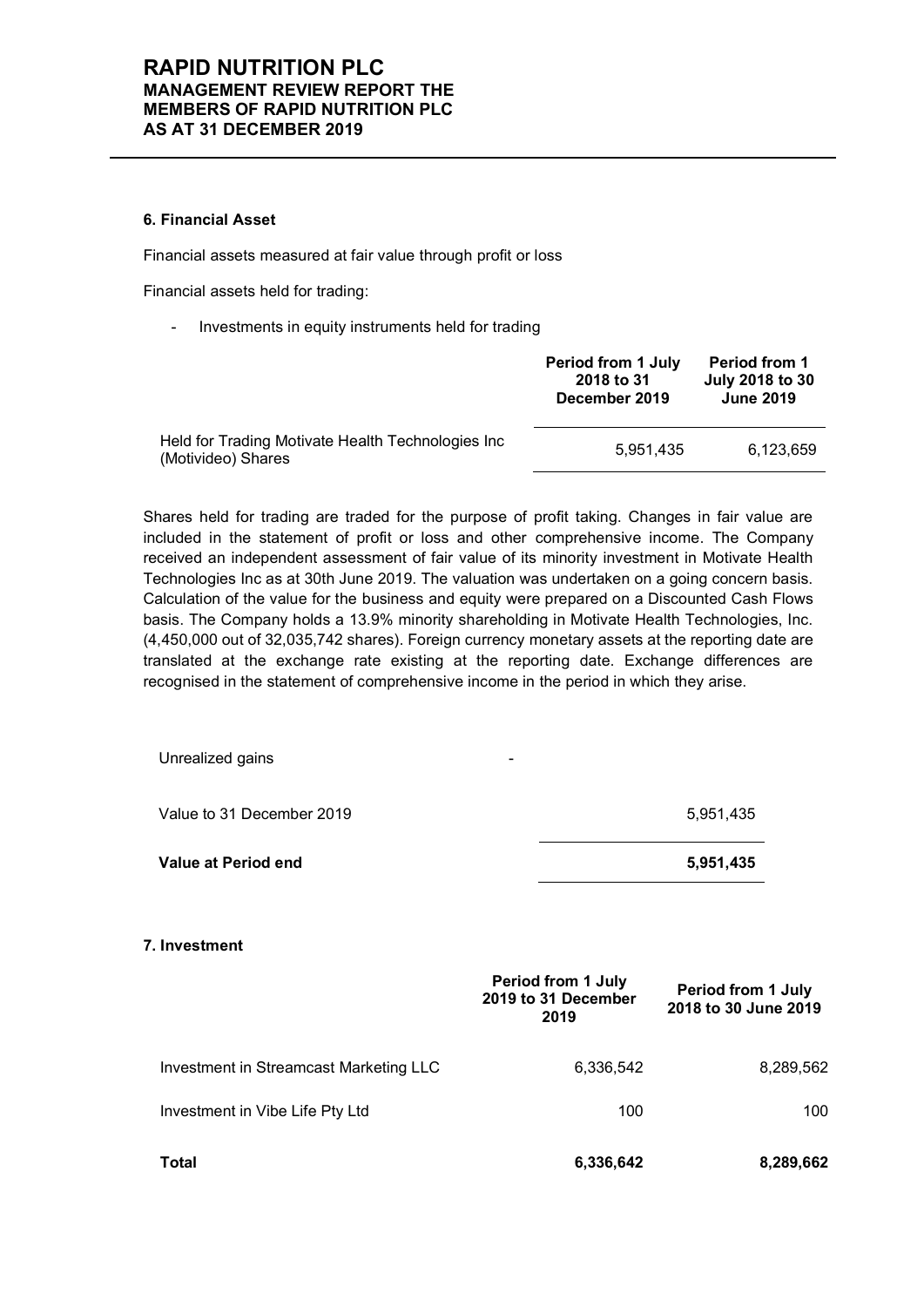As part of the group's long-term vision, and change of business model, the group holds an equity position in the above companies to further support its marketing and distribution efforts in Australia, China and USA. The Company received an independent assessment of fair value of its 19% minority holding in Streamcast Marketing LLC as at 30th June 2019. The valuation was undertaken on a going concern basis. Calculation of the value for the business and equity were prepared in a Discounted Cash Flows basis. Foreign currency monetary assets at the reporting date are translated at the exchange rate existing at the reporting date. Exchange differences are recognised in the statement of comprehensive income in the period in which they arise.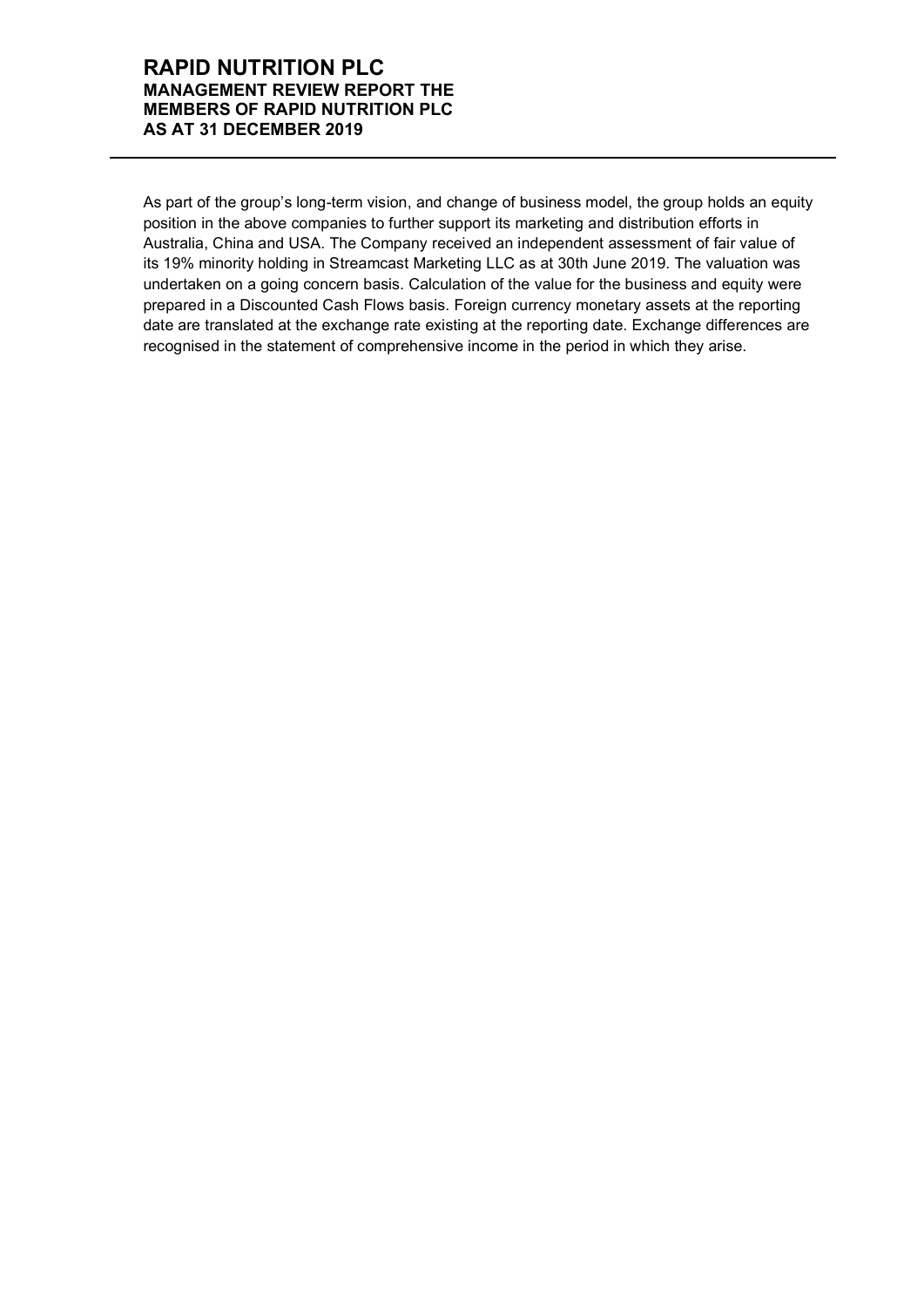#### **Dear Shareholders,**

Rapid Nutrition, a natural healthcare company focused on the research and development, manufacture and distribution of weight-loss and diet management products, sports nutrition products, vitamins and dietary supplements, and a range of life science products, is pleased to announce its H1 results.

In unprecedented times, health is of the utmost importance and the Group is well positioned to leverage changing purchase patterns as a result of concerted efforts to expand its online presence. Health-related products have never been in higher demand and the Board firmly believes a significant behavioural shift is imminent as consumers become even more health-conscious.

**The first half of the new financial year 2020 has begun strongly and trading is in line**  with the Company's expectations. In particular, the Group has delivered strong **operational performance as recently announced on 14th January, with H1 revenues of \$1.78m (H1 FY2019: \$0.78m) in the period under review, and continues to progress its strategy of bringing to market new products, across multiple categories, which we believes will anchor future earnings.** 

#### **Recent Operational Developments**

#### **Rapid Nutrition is pleased to announce recent highlights including:**

- The Group's key partnerships and distribution agreements in numerous countries, notably the United States and Australia, which are continuing to develop this year
- The successful rollout of SystemLS <sup>™</sup> across 500 GNC corporate stores and online (gnc.com)
- Sigma's rollout of the Group's product portfolio across 100 pharmacy stores
- The Group's rollout of its product portfolio through leading health food chain Mr Vitamins
- x The successful completion of a non-brokered placement of EUR 240,000 led by Swiss Asset Manager, reaffirming the positive sentiment building in the institutional investor community, as well as the Group's ongoing commitment to building long-term shareholder value
- Last quarter's Annual General Meeting in Australia which saw overwhelming shareholder support, resulting in all resolutions being passed

#### **The Group also continues to ensure that it is well positioned for the future:**

- The Group continues to expand its global distribution footprint and has entered into discussions with innovative companies in key markets such as Switzerland, Brazil and Africa.
- The Group's Direct to Consumer channel through its partnership with Streamcast Marketing is anticipated to expand considerably this year with a major brand launch of SystemLS <sup>™</sup> scheduled this quarter, aimed at driving additional revenues and increased margins in the second half of the financial year.